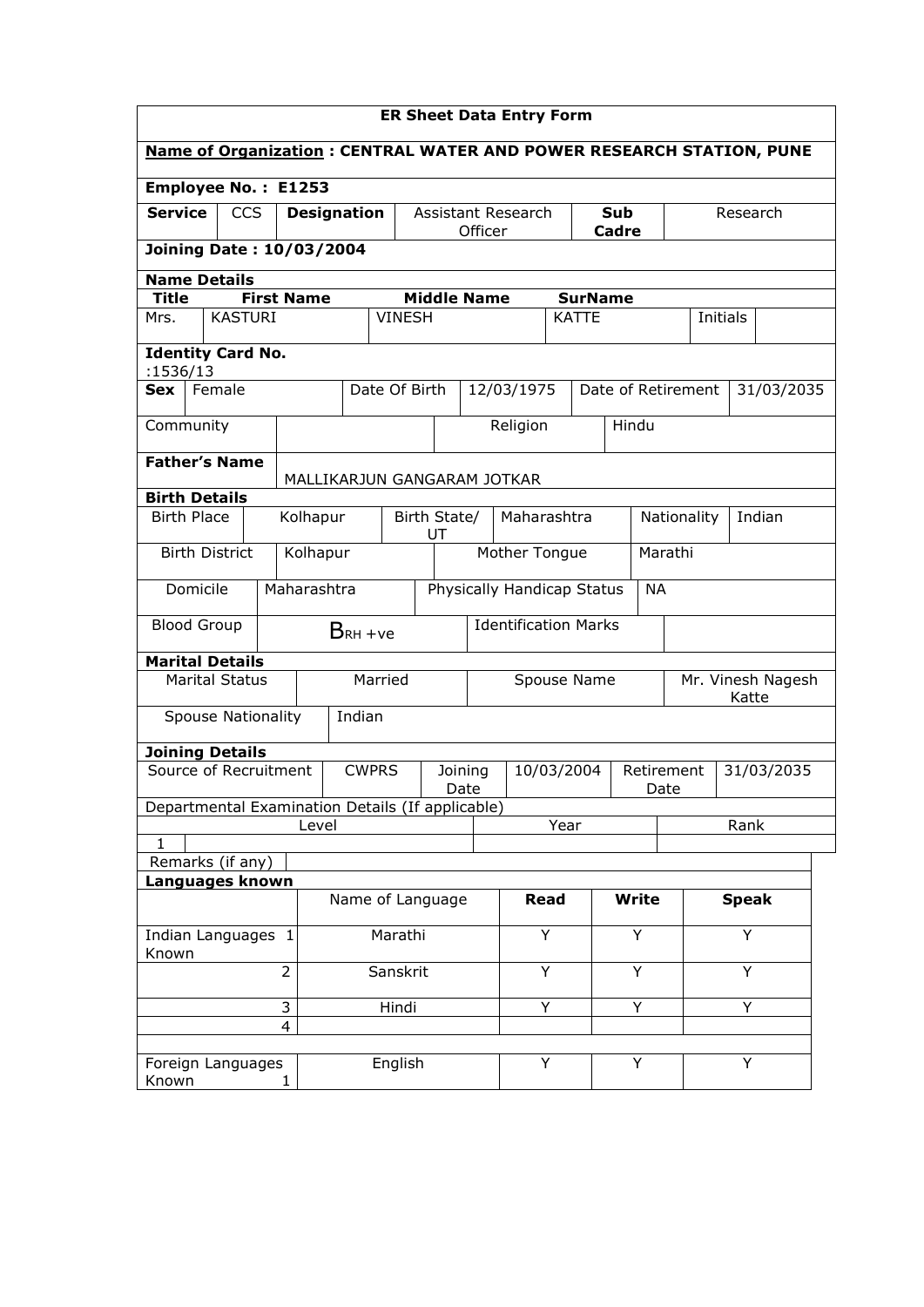| Details of deputation (if applicable) |
|---------------------------------------|
|---------------------------------------|

| Name of the Office                      |                |  | Post held at that<br>time in parent office | Name of post<br>(selected for<br>deputation |                                                     | Period of deputation |       |                  |  |
|-----------------------------------------|----------------|--|--------------------------------------------|---------------------------------------------|-----------------------------------------------------|----------------------|-------|------------------|--|
| NA.                                     |                |  | NА                                         |                                             |                                                     |                      | Since | From             |  |
| Details of Foreign Visit                |                |  |                                            |                                             |                                                     |                      |       |                  |  |
| SI.<br>No.                              | Place of Visit |  | Date of<br>visit                           | Post held at<br>that time                   | Whether it<br>is a<br>personal or<br>official visit |                      |       | Details of visit |  |
|                                         | ΝA             |  |                                            |                                             |                                                     |                      |       |                  |  |
| Transfer/Posting Detail (if applicable) |                |  |                                            |                                             |                                                     |                      |       |                  |  |
|                                         | Place          |  |                                            | Period of posting                           |                                                     |                      |       |                  |  |
|                                         | <b>NA</b>      |  |                                            | Since<br>From                               |                                                     |                      |       |                  |  |

٦

| Qualification (Use extra photocopy sheets for multi qualifications, experience, training, awards details) |                                    |  |                            |            |                  |                    |                  |       |                   |  |
|-----------------------------------------------------------------------------------------------------------|------------------------------------|--|----------------------------|------------|------------------|--------------------|------------------|-------|-------------------|--|
| Qualification                                                                                             |                                    |  | Discipline                 |            |                  |                    | Specialization 1 |       |                   |  |
| Degree in Engineering                                                                                     |                                    |  | Civil                      |            |                  | Environmental      |                  |       |                   |  |
| Year                                                                                                      |                                    |  | Division<br>CGPA/ % Marks  |            |                  | Specialization 2   |                  |       |                   |  |
|                                                                                                           | I Class with Distinction           |  |                            |            | 76.25            |                    |                  |       |                   |  |
| 1996<br>Institution                                                                                       |                                    |  | University                 |            | Place            |                    |                  |       | Country           |  |
| Kolhapur Institute of                                                                                     |                                    |  | Shivaji                    |            | Kolhapur         |                    |                  |       | India             |  |
| Technology, Kolhapur                                                                                      |                                    |  | University, Kolhapur       |            |                  |                    |                  |       |                   |  |
| Qualification                                                                                             |                                    |  |                            | Discipline |                  |                    |                  |       | Specialization 1  |  |
| Master's Degree in Engineering                                                                            |                                    |  |                            | Civil      |                  |                    |                  |       | <b>Structures</b> |  |
| Year                                                                                                      |                                    |  | Division                   |            | CGPA/ % Marks    |                    |                  |       | Specialization 2  |  |
| 1999                                                                                                      |                                    |  | I Class with Distinction   |            | 72.00            |                    |                  |       |                   |  |
| Institution                                                                                               |                                    |  | University                 |            |                  | Place              |                  |       | Country           |  |
| Walchand College of                                                                                       |                                    |  | Shivaji                    |            | Sangli           |                    |                  | India |                   |  |
| Engineering, Sangli                                                                                       |                                    |  | University, Kolhapur       |            |                  |                    |                  |       |                   |  |
| <b>Experience</b>                                                                                         |                                    |  |                            |            |                  | Level              |                  |       |                   |  |
| Type of Posting                                                                                           |                                    |  |                            |            | Group B Gazzeted |                    |                  |       |                   |  |
| Central Govt                                                                                              |                                    |  | <b>Present Position</b>    |            |                  |                    |                  |       |                   |  |
| Designation                                                                                               |                                    |  | Assistant Research Officer |            |                  |                    |                  |       |                   |  |
| Research Assistant (Engg.)                                                                                | Department                         |  |                            |            |                  |                    |                  |       |                   |  |
| Ministry                                                                                                  | <b>Bridge Engineering Division</b> |  |                            |            |                  |                    |                  |       |                   |  |
| MOWR, RD & GR                                                                                             | Place                              |  |                            |            |                  |                    |                  |       |                   |  |
| Office                                                                                                    | <b>PUNE</b>                        |  |                            |            |                  |                    |                  |       |                   |  |
| <b>CW&amp;PRS</b>                                                                                         |                                    |  | Period of Posting          |            |                  |                    |                  |       |                   |  |
| <b>Experience Subject</b>                                                                                 |                                    |  | Minor                      |            |                  | From<br>10/03/2004 |                  |       | To                |  |
| Major                                                                                                     |                                    |  |                            |            |                  |                    |                  |       | Till date         |  |
| Hydraulic model studies,                                                                                  |                                    |  |                            |            |                  |                    |                  |       |                   |  |
| morphological studies and                                                                                 |                                    |  |                            |            |                  |                    |                  |       |                   |  |
| mathematical model<br>studies related to river                                                            |                                    |  |                            |            |                  |                    |                  |       |                   |  |
| engineering viz. Bridges,                                                                                 |                                    |  |                            |            |                  |                    |                  |       |                   |  |
| Barrages, Intakes, Bank                                                                                   |                                    |  |                            |            |                  |                    |                  |       |                   |  |
| protection works etc.                                                                                     |                                    |  |                            |            |                  |                    |                  |       |                   |  |
| Note:-Refer the Annexure to fill above Major, Minor Subjects and below given training subject             |                                    |  |                            |            |                  |                    |                  |       |                   |  |